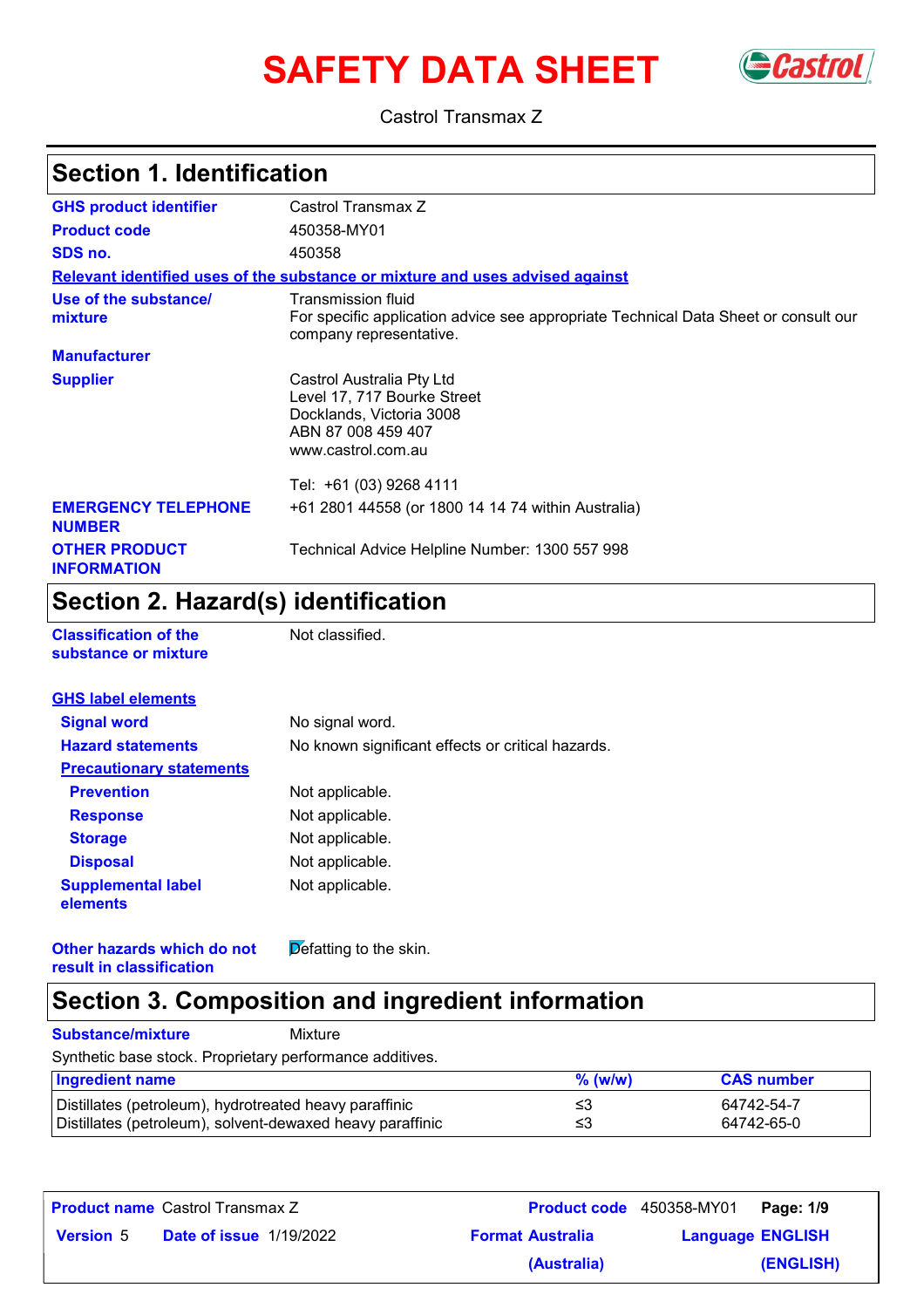## **Section 3. Composition and ingredient information**

**There are no additional ingredients present which, within the current knowledge of the supplier and in the concentrations applicable, are classified as hazardous to health and hence require reporting in this section.**

**Occupational exposure limits, if available, are listed in Section 8.**

#### **Section 4. First aid measures**

| <b>Description of necessary first aid measures</b> |                                                                                                                                                                                                                                                     |
|----------------------------------------------------|-----------------------------------------------------------------------------------------------------------------------------------------------------------------------------------------------------------------------------------------------------|
| <b>Eye contact</b>                                 | In case of contact, immediately flush eyes with plenty of water for at least 15<br>minutes. Eyelids should be held away from the eyeball to ensure thorough rinsing.<br>Check for and remove any contact lenses. Get medical attention.             |
| <b>Inhalation</b>                                  | If inhaled, remove to fresh air. In case of inhalation of decomposition products in a<br>fire, symptoms may be delayed. The exposed person may need to be kept under<br>medical surveillance for 48 hours. Get medical attention if symptoms occur. |
| <b>Skin contact</b>                                | Wash skin thoroughly with soap and water or use recognised skin cleanser.<br>Remove contaminated clothing and shoes. Wash clothing before reuse. Clean<br>shoes thoroughly before reuse. Get medical attention if symptoms occur.                   |
| <b>Ingestion</b>                                   | Do not induce vomiting unless directed to do so by medical personnel. Get medical<br>attention if symptoms occur.                                                                                                                                   |

#### **Most important symptoms/effects, acute and delayed**

**Indication of immediate medical attention and special treatment needed, if necessary** See Section 11 for more detailed information on health effects and symptoms.

| <u>Multanon of Millionale Medital alternon and special treatment needed, if necessary</u> |                                                                                                                                                                                                                                                             |  |
|-------------------------------------------------------------------------------------------|-------------------------------------------------------------------------------------------------------------------------------------------------------------------------------------------------------------------------------------------------------------|--|
| <b>Notes to physician</b>                                                                 | Treatment should in general be symptomatic and directed to relieving any effects.<br>In case of inhalation of decomposition products in a fire, symptoms may be delayed.<br>The exposed person may need to be kept under medical surveillance for 48 hours. |  |
| <b>Specific treatments</b>                                                                | No specific treatment.                                                                                                                                                                                                                                      |  |
| <b>Protection of first-aiders</b>                                                         | No action shall be taken involving any personal risk or without suitable training.                                                                                                                                                                          |  |

## **Section 5. Firefighting measures**

| <b>Extinguishing media</b>                               |                                                                                                                                                                                                   |
|----------------------------------------------------------|---------------------------------------------------------------------------------------------------------------------------------------------------------------------------------------------------|
| <b>Suitable extinguishing</b><br>media                   | In case of fire, use foam, dry chemical or carbon dioxide extinguisher or spray.                                                                                                                  |
| <b>Unsuitable extinguishing</b><br>media                 | Do not use water jet.                                                                                                                                                                             |
| <b>Specific hazards arising</b><br>from the chemical     | In a fire or if heated, a pressure increase will occur and the container may burst.                                                                                                               |
| <b>Hazardous thermal</b><br>decomposition products       | Combustion products may include the following:<br>carbon oxides (CO, CO <sub>2</sub> ) (carbon monoxide, carbon dioxide)<br>nitrogen oxides (NO, NO <sub>2</sub> etc.)                            |
| <b>Special protective actions</b><br>for fire-fighters   | No action shall be taken involving any personal risk or without suitable training.<br>Promptly isolate the scene by removing all persons from the vicinity of the incident if<br>there is a fire. |
| <b>Special protective</b><br>equipment for fire-fighters | Fire-fighters should wear positive pressure self-contained breathing apparatus<br>(SCBA) and full turnout gear.                                                                                   |

|                  | <b>Product name</b> Castrol Transmax Z |                         | Product code 450358-MY01 | Page: 2/9 |
|------------------|----------------------------------------|-------------------------|--------------------------|-----------|
| <b>Version 5</b> | <b>Date of issue 1/19/2022</b>         | <b>Format Australia</b> | <b>Language ENGLISH</b>  |           |
|                  |                                        | (Australia)             |                          | (ENGLISH) |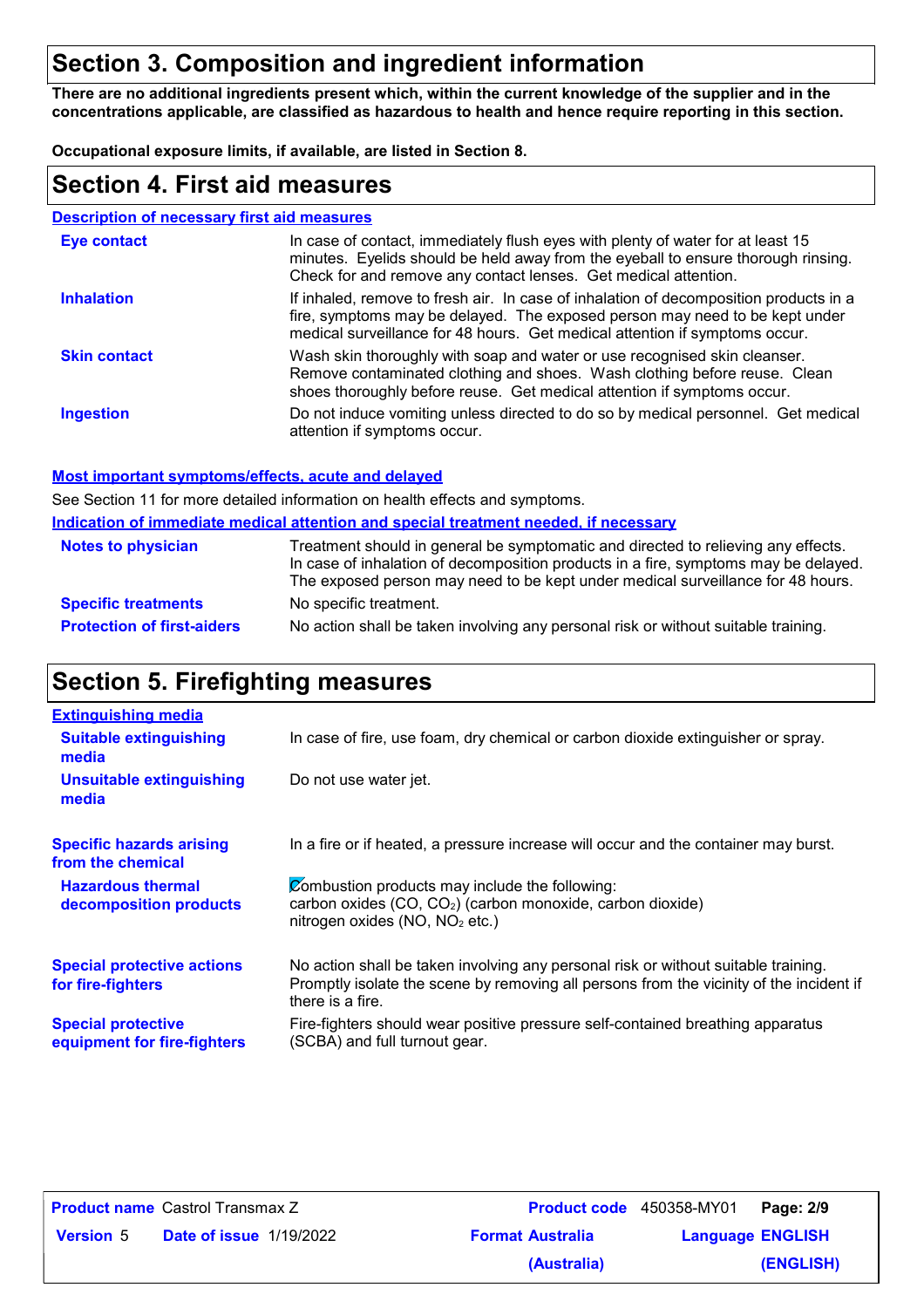# **Section 6. Accidental release measures**

|                                                             | <b>Personal precautions, protective equipment and emergency procedures</b>                                                                                                                                                                                                                                                                                                                         |  |
|-------------------------------------------------------------|----------------------------------------------------------------------------------------------------------------------------------------------------------------------------------------------------------------------------------------------------------------------------------------------------------------------------------------------------------------------------------------------------|--|
| For non-emergency<br>personnel                              | No action shall be taken involving any personal risk or without suitable training.<br>Evacuate surrounding areas. Keep unnecessary and unprotected personnel from<br>entering. Do not touch or walk through spilt material. Put on appropriate personal<br>protective equipment. Floors may be slippery; use care to avoid falling.                                                                |  |
| For emergency responders                                    | If specialised clothing is required to deal with the spillage, take note of any<br>information in Section 8 on suitable and unsuitable materials. See also the<br>information in "For non-emergency personnel".                                                                                                                                                                                    |  |
| <b>Environmental precautions</b>                            | Avoid dispersal of spilt material and runoff and contact with soil, waterways, drains<br>and sewers. Inform the relevant authorities if the product has caused environmental<br>pollution (sewers, waterways, soil or air).                                                                                                                                                                        |  |
| <b>Methods and material for containment and cleaning up</b> |                                                                                                                                                                                                                                                                                                                                                                                                    |  |
| <b>Small spill</b>                                          | Stop leak if without risk. Move containers from spill area. Absorb with an inert<br>material and place in an appropriate waste disposal container. Dispose of via a<br>licensed waste disposal contractor.                                                                                                                                                                                         |  |
| <b>Large spill</b>                                          | Stop leak if without risk. Move containers from spill area. Prevent entry into sewers,<br>water courses, basements or confined areas. Contain and collect spillage with non-<br>combustible, absorbent material e.g. sand, earth, vermiculite or diatomaceous earth<br>and place in container for disposal according to local regulations. Dispose of via a<br>licensed waste disposal contractor. |  |

## **Section 7. Handling and storage**

#### **Precautions for safe handling**

| <b>Protective measures</b>                                                       | Put on appropriate personal protective equipment (see Section 8).                                                                                                                                                                                                                                                                                                                                                                                                                                                                                                                              |
|----------------------------------------------------------------------------------|------------------------------------------------------------------------------------------------------------------------------------------------------------------------------------------------------------------------------------------------------------------------------------------------------------------------------------------------------------------------------------------------------------------------------------------------------------------------------------------------------------------------------------------------------------------------------------------------|
| <b>Advice on general</b><br>occupational hygiene                                 | Eating, drinking and smoking should be prohibited in areas where this material is<br>handled, stored and processed. Wash thoroughly after handling. Remove<br>contaminated clothing and protective equipment before entering eating areas. See<br>also Section 8 for additional information on hygiene measures.                                                                                                                                                                                                                                                                               |
| <b>Conditions for safe storage,</b><br>including any<br><b>incompatibilities</b> | Store in accordance with local regulations. Store in original container protected<br>from direct sunlight in a dry, cool and well-ventilated area, away from incompatible<br>materials (see Section 10) and food and drink. Keep container tightly closed and<br>sealed until ready for use. Store and use only in equipment/containers designed for<br>use with this product. Containers that have been opened must be carefully resealed<br>and kept upright to prevent leakage. Do not store in unlabelled containers. Use<br>appropriate containment to avoid environmental contamination. |
| <b>Not suitable</b>                                                              | Prolonged exposure to elevated temperature                                                                                                                                                                                                                                                                                                                                                                                                                                                                                                                                                     |
|                                                                                  |                                                                                                                                                                                                                                                                                                                                                                                                                                                                                                                                                                                                |

# **Section 8. Exposure controls and personal protection**

#### **Control parameters**

| <b>Occupational exposure limits</b>                       |                                                                                                            |  |  |
|-----------------------------------------------------------|------------------------------------------------------------------------------------------------------------|--|--|
| <b>Ingredient name</b>                                    | <b>Exposure limits</b>                                                                                     |  |  |
| Distillates (petroleum), hydrotreated heavy paraffinic    | Safe Work Australia (Australia).<br>TWA: 5 mg/m <sup>3</sup> 8 hours. Issued/Revised:<br>5/1995 Form: Mist |  |  |
| Distillates (petroleum), solvent-dewaxed heavy paraffinic | Safe Work Australia (Australia).<br>TWA: 5 mg/m <sup>3</sup> 8 hours. Issued/Revised:<br>5/1995 Form: Mist |  |  |

| <b>Product name</b> Castrol Transmax Z |                                |                         | <b>Product code</b> 450358-MY01   Page: 3/9 |           |
|----------------------------------------|--------------------------------|-------------------------|---------------------------------------------|-----------|
| <b>Version 5</b>                       | <b>Date of issue 1/19/2022</b> | <b>Format Australia</b> | <b>Language ENGLISH</b>                     |           |
|                                        |                                | (Australia)             |                                             | (ENGLISH) |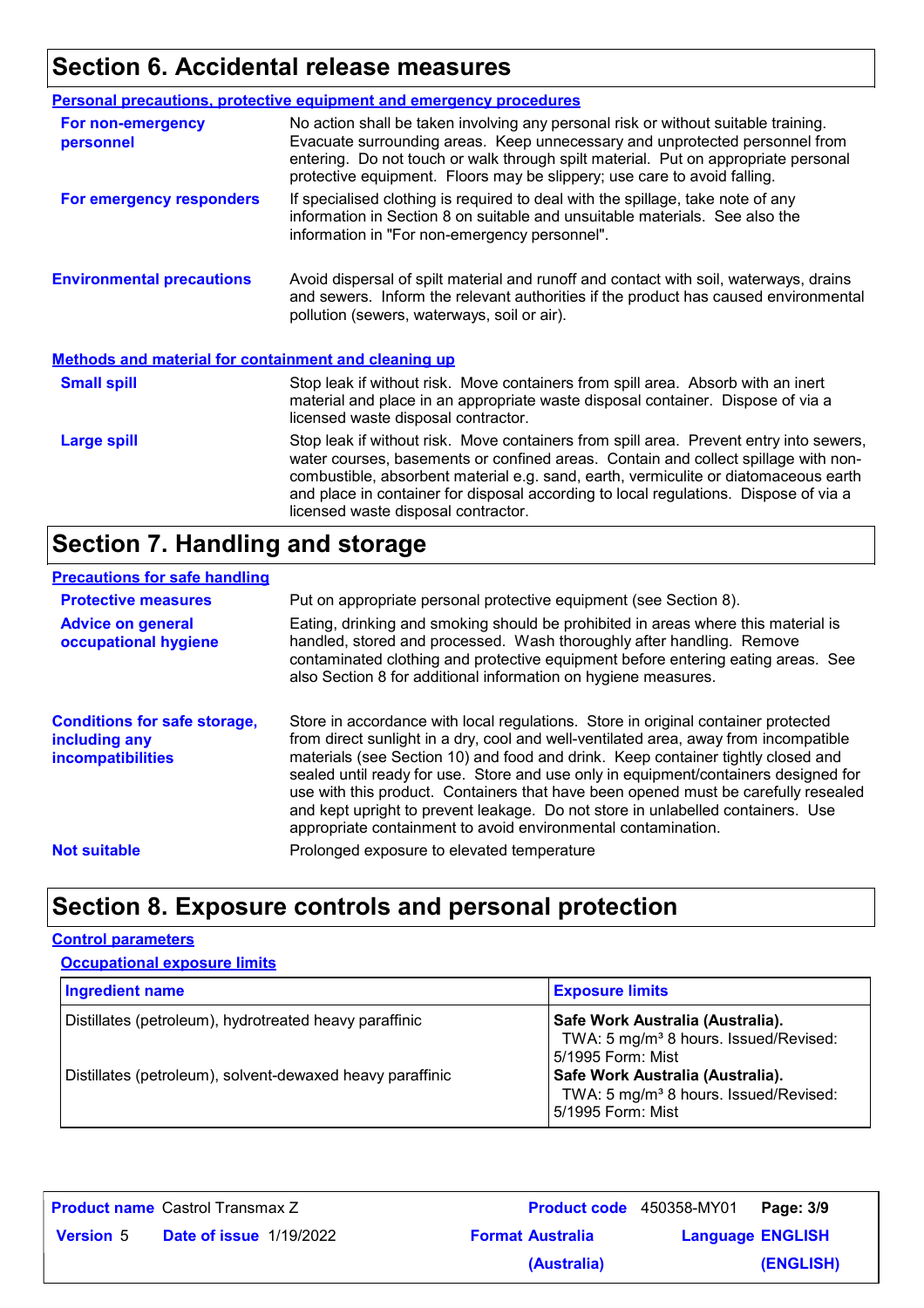# **Section 8. Exposure controls and personal protection**

| <b>Appropriate engineering</b><br>controls | All activities involving chemicals should be assessed for their risks to health, to<br>ensure exposures are adequately controlled. Personal protective equipment should<br>only be considered after other forms of control measures (e.g. engineering controls)<br>have been suitably evaluated. Personal protective equipment should conform to<br>appropriate standards, be suitable for use, be kept in good condition and properly<br>maintained.<br>Your supplier of personal protective equipment should be consulted for advice on<br>selection and appropriate standards. For further information contact your national<br>organisation for standards.<br>Provide exhaust ventilation or other engineering controls to keep the relevant<br>airborne concentrations below their respective occupational exposure limits.<br>The final choice of protective equipment will depend upon a risk assessment. It is<br>important to ensure that all items of personal protective equipment are compatible. |
|--------------------------------------------|---------------------------------------------------------------------------------------------------------------------------------------------------------------------------------------------------------------------------------------------------------------------------------------------------------------------------------------------------------------------------------------------------------------------------------------------------------------------------------------------------------------------------------------------------------------------------------------------------------------------------------------------------------------------------------------------------------------------------------------------------------------------------------------------------------------------------------------------------------------------------------------------------------------------------------------------------------------------------------------------------------------|
| <b>Environmental exposure</b><br>controls  | Emissions from ventilation or work process equipment should be checked to ensure<br>they comply with the requirements of environmental protection legislation. In some<br>cases, fume scrubbers, filters or engineering modifications to the process<br>equipment will be necessary to reduce emissions to acceptable levels.                                                                                                                                                                                                                                                                                                                                                                                                                                                                                                                                                                                                                                                                                 |
| <b>Individual protection measures</b>      |                                                                                                                                                                                                                                                                                                                                                                                                                                                                                                                                                                                                                                                                                                                                                                                                                                                                                                                                                                                                               |
| <b>Hygiene measures</b>                    | Wash hands, forearms and face thoroughly after handling chemical products, before<br>eating, smoking and using the lavatory and at the end of the working period.<br>Appropriate techniques should be used to remove potentially contaminated clothing.<br>Wash contaminated clothing before reusing. Ensure that eyewash stations and<br>safety showers are close to the workstation location.                                                                                                                                                                                                                                                                                                                                                                                                                                                                                                                                                                                                               |
| <b>Eye/face protection</b>                 | Safety glasses with side shields.                                                                                                                                                                                                                                                                                                                                                                                                                                                                                                                                                                                                                                                                                                                                                                                                                                                                                                                                                                             |
| <b>Skin protection</b>                     |                                                                                                                                                                                                                                                                                                                                                                                                                                                                                                                                                                                                                                                                                                                                                                                                                                                                                                                                                                                                               |
| <b>Hand protection</b>                     | Wear protective gloves if prolonged or repeated contact is likely. Wear chemical<br>resistant gloves. Recommended: Nitrile gloves. The correct choice of protective<br>gloves depends upon the chemicals being handled, the conditions of work and use,<br>and the condition of the gloves (even the best chemically resistant glove will break<br>down after repeated chemical exposures). Most gloves provide only a short time of<br>protection before they must be discarded and replaced. Because specific work<br>environments and material handling practices vary, safety procedures should be<br>developed for each intended application. Gloves should therefore be chosen in<br>consultation with the supplier/manufacturer and with a full assessment of the<br>working conditions.                                                                                                                                                                                                               |
| <b>Skin protection</b>                     | Use of protective clothing is good industrial practice.<br>Personal protective equipment for the body should be selected based on the task<br>being performed and the risks involved and should be approved by a specialist<br>before handling this product.<br>Cotton or polyester/cotton overalls will only provide protection against light<br>superficial contamination that will not soak through to the skin. Overalls should be<br>laundered on a regular basis. When the risk of skin exposure is high (e.g. when<br>cleaning up spillages or if there is a risk of splashing) then chemical resistant aprons<br>and/or impervious chemical suits and boots will be required.                                                                                                                                                                                                                                                                                                                         |
| <b>Other skin protection</b>               | Appropriate footwear and any additional skin protection measures should be<br>selected based on the task being performed and the risks involved and should be<br>approved by a specialist before handling this product.                                                                                                                                                                                                                                                                                                                                                                                                                                                                                                                                                                                                                                                                                                                                                                                       |
| <b>Respiratory protection</b>              | In case of insufficient ventilation, wear suitable respiratory equipment.<br>The correct choice of respiratory protection depends upon the chemicals being<br>handled, the conditions of work and use, and the condition of the respiratory<br>equipment. Safety procedures should be developed for each intended application.<br>Respiratory protection equipment should therefore be chosen in consultation with<br>the supplier/manufacturer and with a full assessment of the working conditions.                                                                                                                                                                                                                                                                                                                                                                                                                                                                                                         |
| <b>Refer to standards:</b>                 | Respiratory protection: AS/NZS 1715 and AS/NZS 1716<br>Gloves:AS/NZS 2161.1<br>Eye protection: AS/NZS 1336 and AS/NZS 1337                                                                                                                                                                                                                                                                                                                                                                                                                                                                                                                                                                                                                                                                                                                                                                                                                                                                                    |

|                  | <b>Product name</b> Castrol Transmax Z | <b>Product code</b> 450358-MY01 |                         | Page: 4/9 |
|------------------|----------------------------------------|---------------------------------|-------------------------|-----------|
| <b>Version</b> 5 | <b>Date of issue 1/19/2022</b>         | <b>Format Australia</b>         | <b>Language ENGLISH</b> |           |
|                  |                                        | (Australia)                     |                         | (ENGLISH) |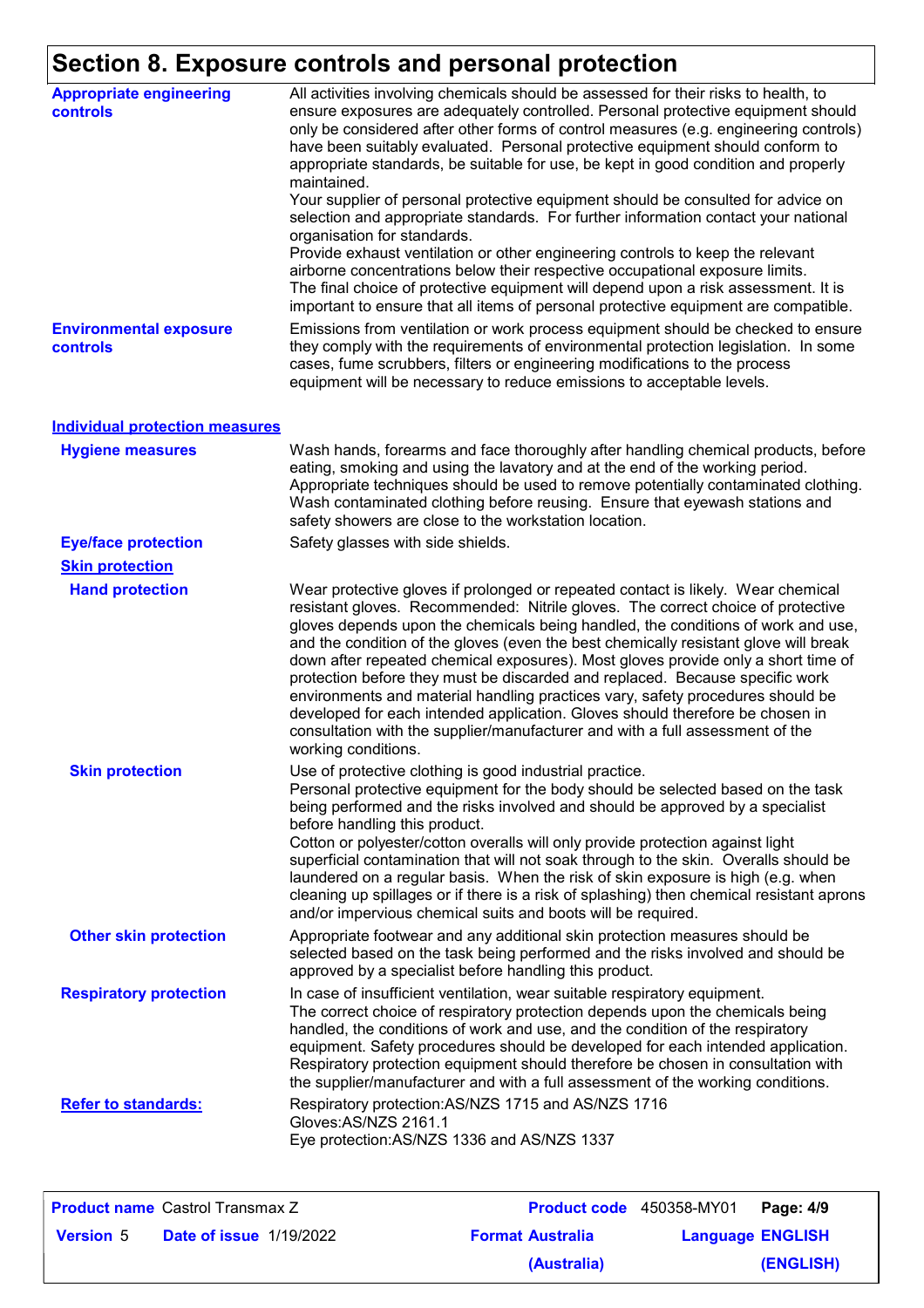## **Section 9. Physical and chemical properties**

The conditions of measurement of all properties are at standard temperature and pressure unless otherwise indicated.

| <b>Appearance</b>                                                 |                                                                                       |
|-------------------------------------------------------------------|---------------------------------------------------------------------------------------|
| <b>Physical state</b>                                             | Liquid.                                                                               |
| <b>Colour</b>                                                     | Amber. [Light]                                                                        |
| <b>Odour</b>                                                      | Mild                                                                                  |
| <b>Odour threshold</b>                                            | Not available.                                                                        |
| рH                                                                | Not applicable.                                                                       |
| <b>Melting point</b>                                              | Not available.                                                                        |
| <b>Boiling point, initial boiling</b><br>point, and boiling range | Not available.                                                                        |
| <b>Flash point</b>                                                | Closed cup: 213°C (415.4°F) [Pensky-Martens]<br>Open cup: 228°C (442.4°F) [Cleveland] |
| <b>Evaporation rate</b>                                           | Not available.                                                                        |
|                                                                   | Not applicable. Based on - Physical state                                             |
| Lower and upper explosion                                         | Not available.                                                                        |

#### **Lower and upper explosion limit/flammability limit**

| <b>Vapour pressure</b>                            |                                                                                                                                             |         | Vapour Pressure at 20°C |                         |                | Vapour pressure at 50°C |               |  |
|---------------------------------------------------|---------------------------------------------------------------------------------------------------------------------------------------------|---------|-------------------------|-------------------------|----------------|-------------------------|---------------|--|
|                                                   | <b>Ingredient name</b>                                                                                                                      | $mm$ Hg | kPa                     | <b>Method</b>           | mm<br>Hg       | kPa                     | <b>Method</b> |  |
|                                                   | Dec-1-ene, trimers,<br>hydrogenated                                                                                                         | 0       | $\overline{0}$          | <b>ASTME</b><br>1194-87 |                |                         |               |  |
|                                                   | diisodecyl azelate                                                                                                                          | 0       | 10                      |                         |                |                         |               |  |
|                                                   | Distillates (petroleum),<br>hydrotreated heavy<br>paraffinic                                                                                | < 0.08  | < 0.011                 | <b>ASTM D 5191</b>      |                |                         |               |  |
|                                                   | Distillates (petroleum),<br>solvent-dewaxed heavy<br>paraffinic                                                                             | < 0.08  | < 0.011                 | <b>ASTM D 5191</b>      |                |                         |               |  |
| <b>Relative vapour density</b>                    | Not available.                                                                                                                              |         |                         |                         |                |                         |               |  |
| <b>Relative density</b>                           | Not available.                                                                                                                              |         |                         |                         |                |                         |               |  |
| <b>Density</b>                                    | 837.2 kg/m <sup>3</sup> (0.837 g/cm <sup>3</sup> ) at 15 <sup>°</sup> C                                                                     |         |                         |                         |                |                         |               |  |
| <b>Solubility</b>                                 | insoluble in water.                                                                                                                         |         |                         |                         |                |                         |               |  |
| <b>Partition coefficient: n-</b><br>octanol/water | Mot applicable.                                                                                                                             |         |                         |                         |                |                         |               |  |
| <b>Auto-ignition temperature</b>                  | <b>Ingredient name</b>                                                                                                                      |         | $\circ$ <sub>C</sub>    | $\mathsf{P}$            |                | <b>Method</b>           |               |  |
|                                                   | Dec-1-ene, trimers, hydrogenated                                                                                                            |         | 343 to 369              |                         | 649.4 to 696.2 | <b>ASTM D 2159</b>      |               |  |
| <b>Decomposition temperature</b>                  | Not available.                                                                                                                              |         |                         |                         |                |                         |               |  |
| <b>Viscosity</b>                                  | Kinematic: $38.3$ mm <sup>2</sup> /s ( $38.3$ cSt) at $40^{\circ}$ C<br>Kinematic: 7.573 mm <sup>2</sup> /s (7.573 cSt) at 100 $^{\circ}$ C |         |                         |                         |                |                         |               |  |
| <b>Particle characteristics</b>                   |                                                                                                                                             |         |                         |                         |                |                         |               |  |

**Median particle size** Mot applicable. **Particle chara** 

| <b>Product name</b> Castrol Transmax Z |                                |  |
|----------------------------------------|--------------------------------|--|
| <b>Version</b> 5                       | <b>Date of issue 1/19/2022</b> |  |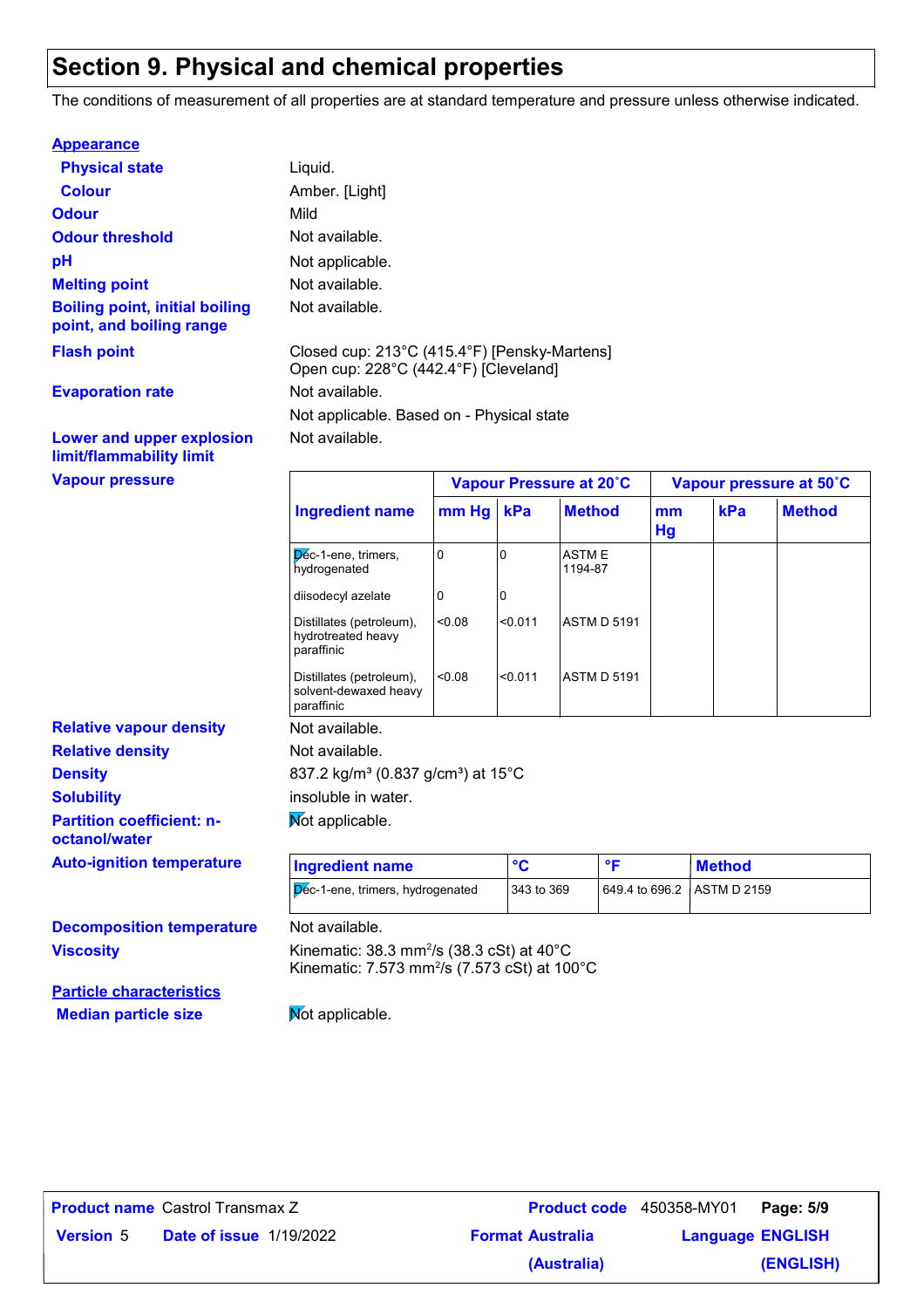# **Section 10. Stability and reactivity**

| <b>Reactivity</b>                            | No specific test data available for this product. Refer to Conditions to avoid and<br>Incompatible materials for additional information.                                   |
|----------------------------------------------|----------------------------------------------------------------------------------------------------------------------------------------------------------------------------|
| <b>Chemical stability</b>                    | The product is stable.                                                                                                                                                     |
| <b>Possibility of hazardous</b><br>reactions | Under normal conditions of storage and use, hazardous reactions will not occur.<br>Under normal conditions of storage and use, hazardous polymerisation will not<br>occur. |
| <b>Conditions to avoid</b>                   | Avoid all possible sources of ignition (spark or flame).                                                                                                                   |
| <b>Incompatible materials</b>                | Reactive or incompatible with the following materials: oxidising materials.                                                                                                |
| <b>Hazardous decomposition</b><br>products   | Under normal conditions of storage and use, hazardous decomposition products<br>should not be produced.                                                                    |

|                                                           | <b>Section 11. Toxicological information</b>                                               |                                                                                        |
|-----------------------------------------------------------|--------------------------------------------------------------------------------------------|----------------------------------------------------------------------------------------|
| <b>Information on toxicological effects</b>               |                                                                                            |                                                                                        |
| <b>Aspiration hazard</b>                                  |                                                                                            |                                                                                        |
| <b>Name</b>                                               |                                                                                            | <b>Result</b>                                                                          |
| Distillates (petroleum), solvent-dewaxed heavy paraffinic |                                                                                            | <b>ASPIRATION HAZARD - Category 1</b>                                                  |
| <b>Information on likely routes</b><br>of exposure        | Routes of entry anticipated: Dermal, Inhalation.                                           |                                                                                        |
| <b>Potential acute health effects</b>                     |                                                                                            |                                                                                        |
| <b>Eye contact</b>                                        | No known significant effects or critical hazards.                                          |                                                                                        |
| <b>Inhalation</b>                                         | may be delayed following exposure.                                                         | Exposure to decomposition products may cause a health hazard. Serious effects          |
| <b>Skin contact</b>                                       | Defatting to the skin. May cause skin dryness and irritation.                              |                                                                                        |
| <b>Ingestion</b>                                          | No known significant effects or critical hazards.                                          |                                                                                        |
|                                                           | <b>Symptoms related to the physical, chemical and toxicological characteristics</b>        |                                                                                        |
| <b>Eye contact</b>                                        | No specific data.                                                                          |                                                                                        |
| <b>Inhalation</b>                                         | thermal decomposition products occurs.                                                     | May be harmful by inhalation if exposure to vapour, mists or fumes resulting from      |
| <b>Skin contact</b>                                       | Adverse symptoms may include the following:<br>irritation<br>dryness<br>cracking           |                                                                                        |
| <b>Ingestion</b>                                          | No specific data.                                                                          |                                                                                        |
|                                                           | Delayed and immediate effects as well as chronic effects from short and long-term exposure |                                                                                        |
| <b>Eye contact</b>                                        |                                                                                            | Potential risk of transient stinging or redness if accidental eye contact occurs.      |
| <b>Skin contact</b>                                       | or dermatitis.                                                                             | Prolonged or repeated contact can defat the skin and lead to irritation, cracking and/ |
| <b>Ingestion</b>                                          | Ingestion of large quantities may cause nausea and diarrhoea.                              |                                                                                        |
| <b>General</b>                                            | No known significant effects or critical hazards.                                          |                                                                                        |
| <b>Carcinogenicity</b>                                    | No known significant effects or critical hazards.                                          |                                                                                        |
| <b>Mutagenicity</b>                                       | No known significant effects or critical hazards.                                          |                                                                                        |
| <b>Teratogenicity</b>                                     | No known significant effects or critical hazards.                                          |                                                                                        |
| <b>Developmental effects</b>                              | No known significant effects or critical hazards.                                          |                                                                                        |
| <b>Fertility effects</b>                                  | No known significant effects or critical hazards.                                          |                                                                                        |
|                                                           |                                                                                            |                                                                                        |

| <b>Product name</b> Castrol Transmax Z |                                |                         | <b>Product code</b> 450358-MY01 <b>Page: 6/9</b> |           |
|----------------------------------------|--------------------------------|-------------------------|--------------------------------------------------|-----------|
| <b>Version 5</b>                       | <b>Date of issue 1/19/2022</b> | <b>Format Australia</b> | <b>Language ENGLISH</b>                          |           |
|                                        |                                | (Australia)             |                                                  | (ENGLISH) |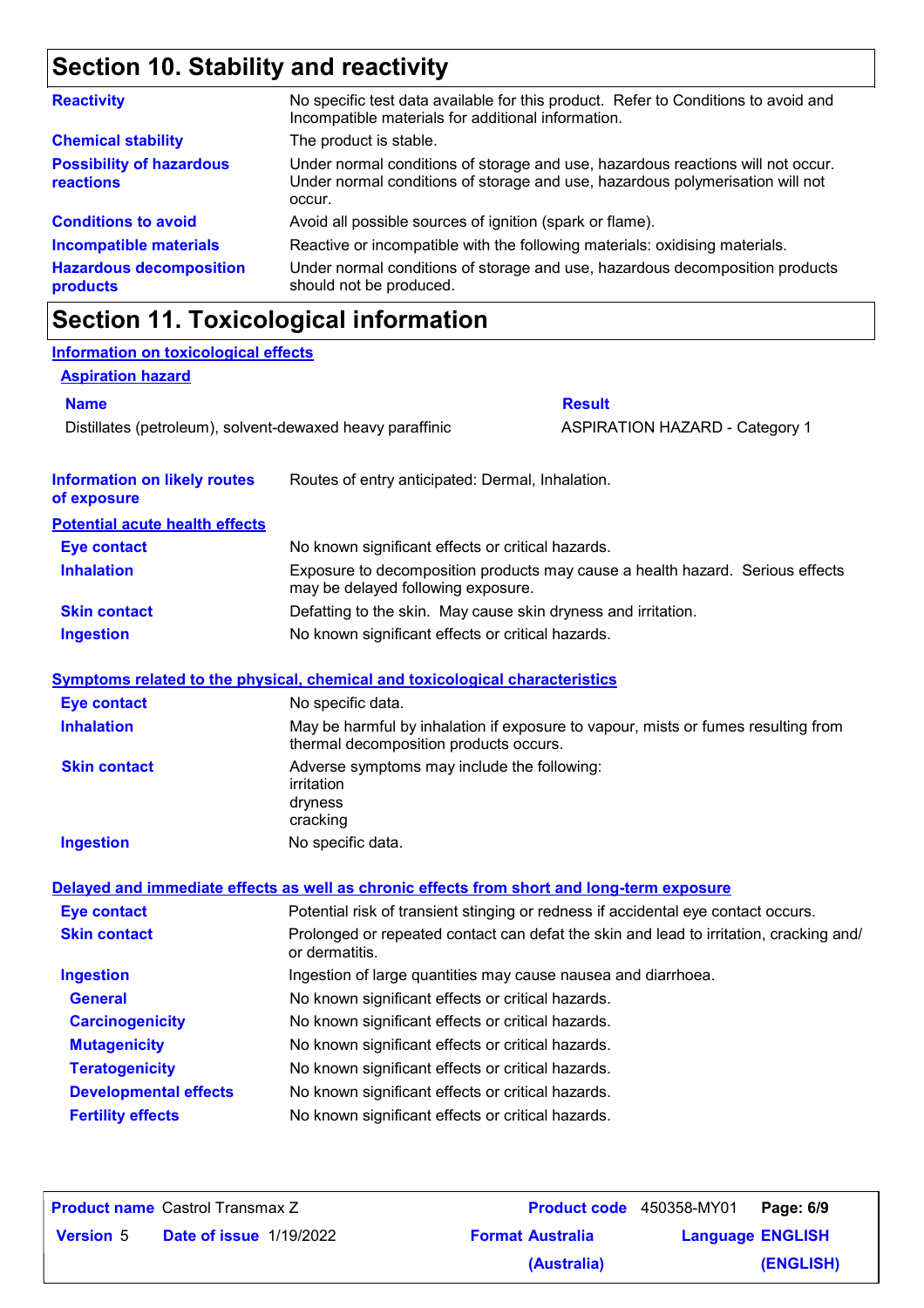#### **Section 12. Ecological information**

#### **Persistence and degradability**

Not expected to be rapidly degradable.

#### **Bioaccumulative potential**

This product is not expected to bioaccumulate through food chains in the environment.

| <b>Mobility in soil</b>                                 |                                                                                                                           |
|---------------------------------------------------------|---------------------------------------------------------------------------------------------------------------------------|
| <b>Soil/water partition</b><br><b>coefficient (Koc)</b> | Not available.                                                                                                            |
| <b>Mobility</b>                                         | Spillages may penetrate the soil causing ground water contamination.                                                      |
| <b>Other ecological information</b>                     | Spills may form a film on water surfaces causing physical damage to organisms.<br>Oxygen transfer could also be impaired. |

# **Section 13. Disposal considerations**

| <b>Disposal methods</b>        | The generation of waste should be avoided or minimised wherever possible.<br>Significant quantities of waste product residues should not be disposed of via the<br>foul sewer but processed in a suitable effluent treatment plant. Dispose of surplus<br>and non-recyclable products via a licensed waste disposal contractor. Disposal of<br>this product, solutions and any by-products should at all times comply with the<br>requirements of environmental protection and waste disposal legislation and any<br>regional local authority requirements. Waste packaging should be recycled.<br>Incineration or landfill should only be considered when recycling is not feasible. This<br>material and its container must be disposed of in a safe way. Empty containers or<br>liners may retain some product residues. Avoid dispersal of spilt material and runoff<br>and contact with soil, waterways, drains and sewers. |
|--------------------------------|----------------------------------------------------------------------------------------------------------------------------------------------------------------------------------------------------------------------------------------------------------------------------------------------------------------------------------------------------------------------------------------------------------------------------------------------------------------------------------------------------------------------------------------------------------------------------------------------------------------------------------------------------------------------------------------------------------------------------------------------------------------------------------------------------------------------------------------------------------------------------------------------------------------------------------|
| <b>Special Precautions for</b> | No additional special precautions identified.                                                                                                                                                                                                                                                                                                                                                                                                                                                                                                                                                                                                                                                                                                                                                                                                                                                                                    |

**Landfill or Incineration**

# **Section 14. Transport information**

|                                      | <b>ADG</b>     | <b>IMDG</b>    | <b>IATA</b>    |
|--------------------------------------|----------------|----------------|----------------|
| <b>UN number</b>                     | Not regulated. | Not regulated. | Not regulated. |
| <b>UN proper</b><br>shipping name    | $\blacksquare$ |                |                |
| <b>Transport hazard</b><br>class(es) | $\blacksquare$ | $\blacksquare$ | $\overline{a}$ |
| <b>Packing group</b>                 | $\blacksquare$ | $\blacksquare$ | $\overline{a}$ |
| <b>Environmental</b><br>hazards      | No.            | No.            | No.            |
| <b>Additional</b><br>information     | ۰              | -              | -              |

**Special precautions for user** Not available.

| <b>Product name Castrol Transmax Z</b> |                                |                         | <b>Product code</b> 450358-MY01 <b>Page: 7/9</b> |           |
|----------------------------------------|--------------------------------|-------------------------|--------------------------------------------------|-----------|
| <b>Version 5</b>                       | <b>Date of issue 1/19/2022</b> | <b>Format Australia</b> | <b>Language ENGLISH</b>                          |           |
|                                        |                                | (Australia)             |                                                  | (ENGLISH) |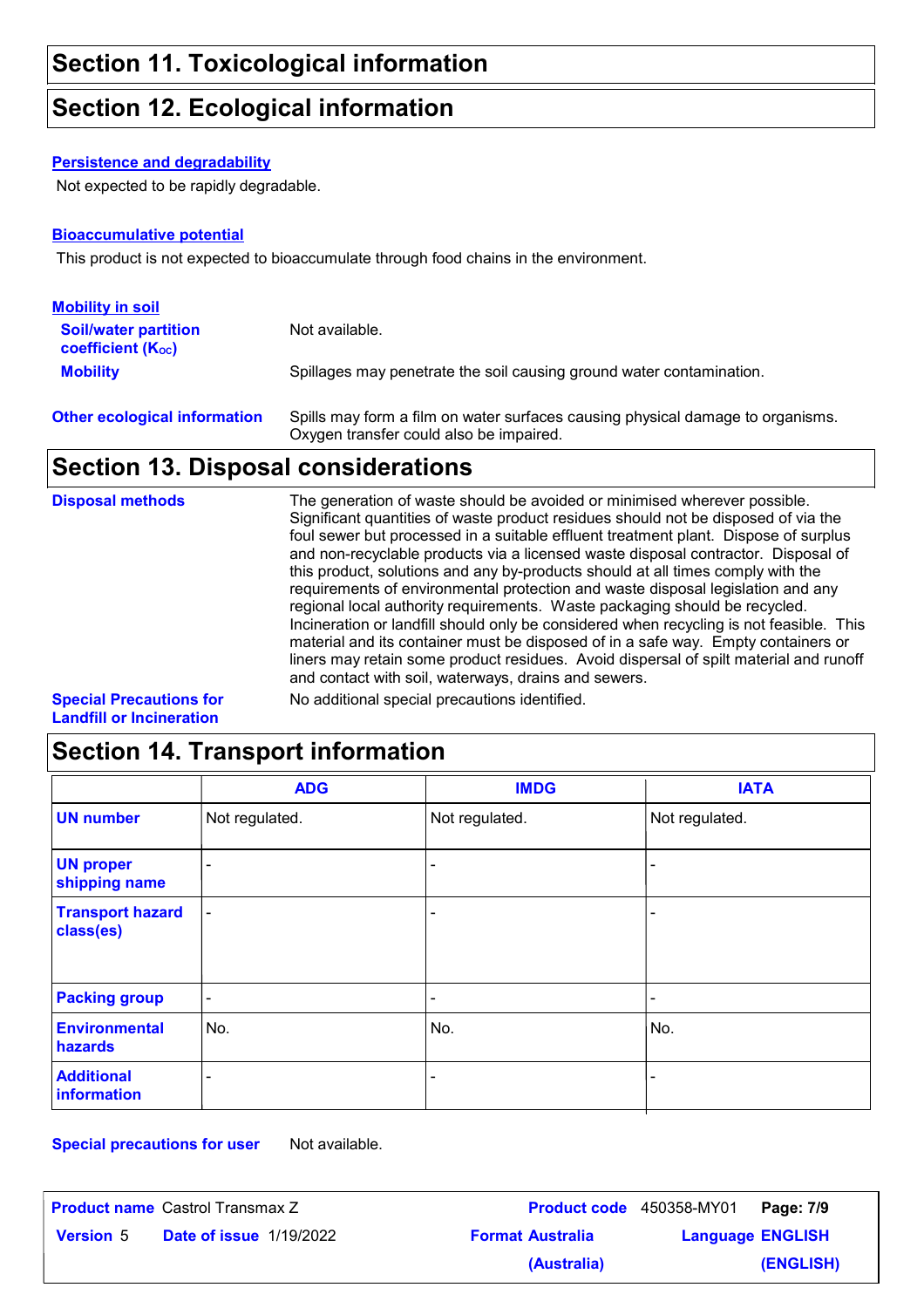# **Section 15. Regulatory information**

|                                                             | <b>Standard for the Uniform Scheduling of Medicines and Poisons</b>                                      |  |  |  |  |
|-------------------------------------------------------------|----------------------------------------------------------------------------------------------------------|--|--|--|--|
| Not regulated.                                              |                                                                                                          |  |  |  |  |
|                                                             | <b>Model Work Health and Safety Requiations - Scheduled Substances</b>                                   |  |  |  |  |
| No listed substance                                         |                                                                                                          |  |  |  |  |
| <b>Montreal Protocol</b>                                    |                                                                                                          |  |  |  |  |
| Not listed.                                                 |                                                                                                          |  |  |  |  |
|                                                             |                                                                                                          |  |  |  |  |
|                                                             | <b>Stockholm Convention on Persistent Organic Pollutants</b>                                             |  |  |  |  |
| Not listed.                                                 |                                                                                                          |  |  |  |  |
| <b>Rotterdam Convention on Prior Informed Consent (PIC)</b> |                                                                                                          |  |  |  |  |
| Not listed.                                                 |                                                                                                          |  |  |  |  |
| <b>International lists</b>                                  |                                                                                                          |  |  |  |  |
| <b>National inventory</b>                                   |                                                                                                          |  |  |  |  |
|                                                             |                                                                                                          |  |  |  |  |
| <b>REACH Status</b>                                         | For the REACH status of this product please consult your company contact, as<br>identified in Section 1. |  |  |  |  |
| <b>Australia inventory (AIIC)</b>                           | All components are listed or exempted.                                                                   |  |  |  |  |
| <b>Canada inventory</b>                                     | All components are listed or exempted.                                                                   |  |  |  |  |
| <b>China inventory (IECSC)</b>                              | All components are listed or exempted.                                                                   |  |  |  |  |
| <b>Japan inventory (CSCL)</b>                               | At least one component is not listed.                                                                    |  |  |  |  |
| <b>Korea inventory (KECI)</b>                               | All components are listed or exempted.                                                                   |  |  |  |  |
| <b>Philippines inventory</b><br>(PICCS)                     | All components are listed or exempted.                                                                   |  |  |  |  |
| <b>Taiwan Chemical</b>                                      |                                                                                                          |  |  |  |  |
| <b>Substances Inventory</b>                                 | All components are listed or exempted.                                                                   |  |  |  |  |
| (TCSI)                                                      |                                                                                                          |  |  |  |  |
| <b>United States inventory</b>                              | All components are active or exempted.                                                                   |  |  |  |  |
| (TSCA 8b)                                                   |                                                                                                          |  |  |  |  |

# **Section 16. Any other relevant information**

| 1/19/2022<br><b>Date of printing</b><br>1/19/2022<br>Date of issue/Date of                                                                                                                                                                                                                                                                                                                                                                                                                                                                                                                                   |                                                                                                                                                                                                                                                                                    |  |  |
|--------------------------------------------------------------------------------------------------------------------------------------------------------------------------------------------------------------------------------------------------------------------------------------------------------------------------------------------------------------------------------------------------------------------------------------------------------------------------------------------------------------------------------------------------------------------------------------------------------------|------------------------------------------------------------------------------------------------------------------------------------------------------------------------------------------------------------------------------------------------------------------------------------|--|--|
|                                                                                                                                                                                                                                                                                                                                                                                                                                                                                                                                                                                                              |                                                                                                                                                                                                                                                                                    |  |  |
| revision                                                                                                                                                                                                                                                                                                                                                                                                                                                                                                                                                                                                     |                                                                                                                                                                                                                                                                                    |  |  |
| 3/30/2021<br>Date of previous issue                                                                                                                                                                                                                                                                                                                                                                                                                                                                                                                                                                          |                                                                                                                                                                                                                                                                                    |  |  |
| <b>Version</b><br>5                                                                                                                                                                                                                                                                                                                                                                                                                                                                                                                                                                                          |                                                                                                                                                                                                                                                                                    |  |  |
| <b>Product Stewardship</b><br><b>Prepared by</b>                                                                                                                                                                                                                                                                                                                                                                                                                                                                                                                                                             |                                                                                                                                                                                                                                                                                    |  |  |
| <b>Key to abbreviations</b><br>ATE = Acute Toxicity Estimate<br><b>BCF</b> = Bioconcentration Factor<br>IATA = International Air Transport Association<br>IBC = Intermediate Bulk Container<br><b>IMDG = International Maritime Dangerous Goods</b><br>LogPow = logarithm of the octanol/water partition coefficient<br>1973 as modified by the Protocol of 1978. ("Marpol" = marine pollution)<br>NOHSC = National Occupational Health and Safety Commission<br>Regulation [Regulation (EC) No. 1907/2006]<br>STEL = Short term exposure limit<br>SUSMP = Standard Uniform Schedule of Medicine and Poisons | ADG = Australian Dangerous Goods<br>GHS = Globally Harmonized System of Classification and Labelling of Chemicals<br>MARPOL = International Convention for the Prevention of Pollution From Ships,<br>REACH = Registration, Evaluation, Authorisation and Restriction of Chemicals |  |  |
|                                                                                                                                                                                                                                                                                                                                                                                                                                                                                                                                                                                                              |                                                                                                                                                                                                                                                                                    |  |  |
| <b>Product name</b> Castrol Transmax Z<br><b>Product code</b> 450358-MY01<br>Page: 8/9                                                                                                                                                                                                                                                                                                                                                                                                                                                                                                                       |                                                                                                                                                                                                                                                                                    |  |  |
| <b>Version 5</b><br><b>Format Australia</b><br><b>Date of issue 1/19/2022</b><br><b>Language ENGLISH</b>                                                                                                                                                                                                                                                                                                                                                                                                                                                                                                     |                                                                                                                                                                                                                                                                                    |  |  |